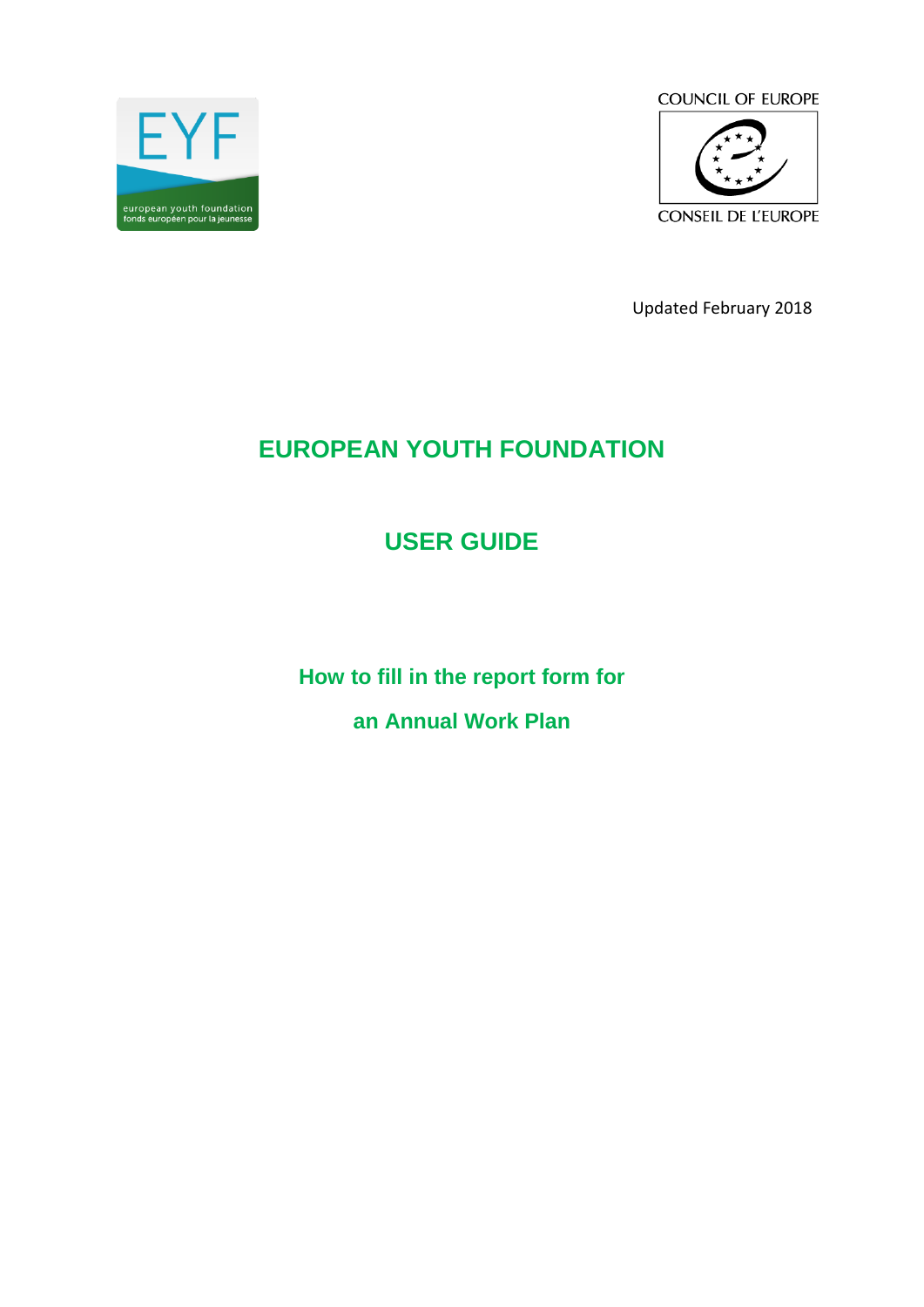When the first payment of the Work Plan grant has been done (status "payment in progress"), go to Reports > Create a report.

|                   |           | <b>SERVICE IN LONGE</b>                                                                                                                                                                                                                                                                                                                              |                |             |                       |                                           |                     |                      |            |
|-------------------|-----------|------------------------------------------------------------------------------------------------------------------------------------------------------------------------------------------------------------------------------------------------------------------------------------------------------------------------------------------------------|----------------|-------------|-----------------------|-------------------------------------------|---------------------|----------------------|------------|
|                   |           | The Council in brief                                                                                                                                                                                                                                                                                                                                 | Human Rights - | Domocracy = | Rule of Law           | Organisatio                               |                     |                      |            |
|                   | A<br>Home | <b>Council of Europe</b>                                                                                                                                                                                                                                                                                                                             |                |             |                       |                                           |                     |                      |            |
|                   |           | European Youth Foundation                                                                                                                                                                                                                                                                                                                            |                |             |                       |                                           |                     |                      |            |
|                   | MGO       | Welcome to the new EYF online application and reporting system. If you are not already registered with a log<br>NGO section on the left. If you are already registered, log in (top left-hand corner) to manage the information<br>consult http://eyf.coe.int for more information. Your grant application cannot be considered until your registrat |                |             |                       |                                           |                     |                      |            |
|                   | 7         | Create a report                                                                                                                                                                                                                                                                                                                                      |                |             |                       |                                           |                     |                      |            |
|                   | Report    | <b>Reports in progress</b><br><b>Public reports list</b>                                                                                                                                                                                                                                                                                             |                |             |                       |                                           |                     |                      |            |
|                   |           |                                                                                                                                                                                                                                                                                                                                                      |                |             |                       |                                           |                     |                      |            |
|                   |           |                                                                                                                                                                                                                                                                                                                                                      |                |             |                       |                                           |                     |                      |            |
|                   |           |                                                                                                                                                                                                                                                                                                                                                      |                |             |                       |                                           |                     |                      |            |
| <b>Reports</b>    |           |                                                                                                                                                                                                                                                                                                                                                      |                |             |                       |                                           |                     |                      |            |
| <b>Reports</b>    |           |                                                                                                                                                                                                                                                                                                                                                      |                |             |                       |                                           |                     |                      |            |
| <b>Grant Type</b> |           | $\blacktriangledown$                                                                                                                                                                                                                                                                                                                                 | <b>Status</b>  |             | $\blacktriangledown$  |                                           |                     |                      |            |
|                   |           | <b>Project Title</b>                                                                                                                                                                                                                                                                                                                                 |                |             |                       | Project ID Start date End date Grant Type | <b>Status</b>       | <b>Report status</b> |            |
|                   |           | Young European Federalists for a tolerant, united Europe                                                                                                                                                                                                                                                                                             |                |             | 15/01/2014 14/11/2014 | <b>Work Plan</b>                          | Payment in progress |                      | $+$ Create |

#### **Click on "Create"**

The presentation page will open.

#### **PRESENTATION**

| <b>NGO Name</b>               | <b>FROM APPLICATION</b> |
|-------------------------------|-------------------------|
| <b>NGO Number (if already</b> | <b>FROM APPLICATION</b> |
| registered with the EYF)      |                         |
| NGO Type                      | <b>FROM APPLICATION</b> |

#### **Contact person for the project**

Who was in charge of this project?

This person will be the contact person for all questions and comments concerning this report (this information can be modified if necessary).

| <b>First name</b> | <b>FROM APPLICATION</b> |
|-------------------|-------------------------|
| <b>Surname</b>    | <b>FROM APPLICATION</b> |
| <b>Email</b>      | <b>FROM APPLICATION</b> |
| <b>Telephone</b>  | <b>FROM APPLICATION</b> |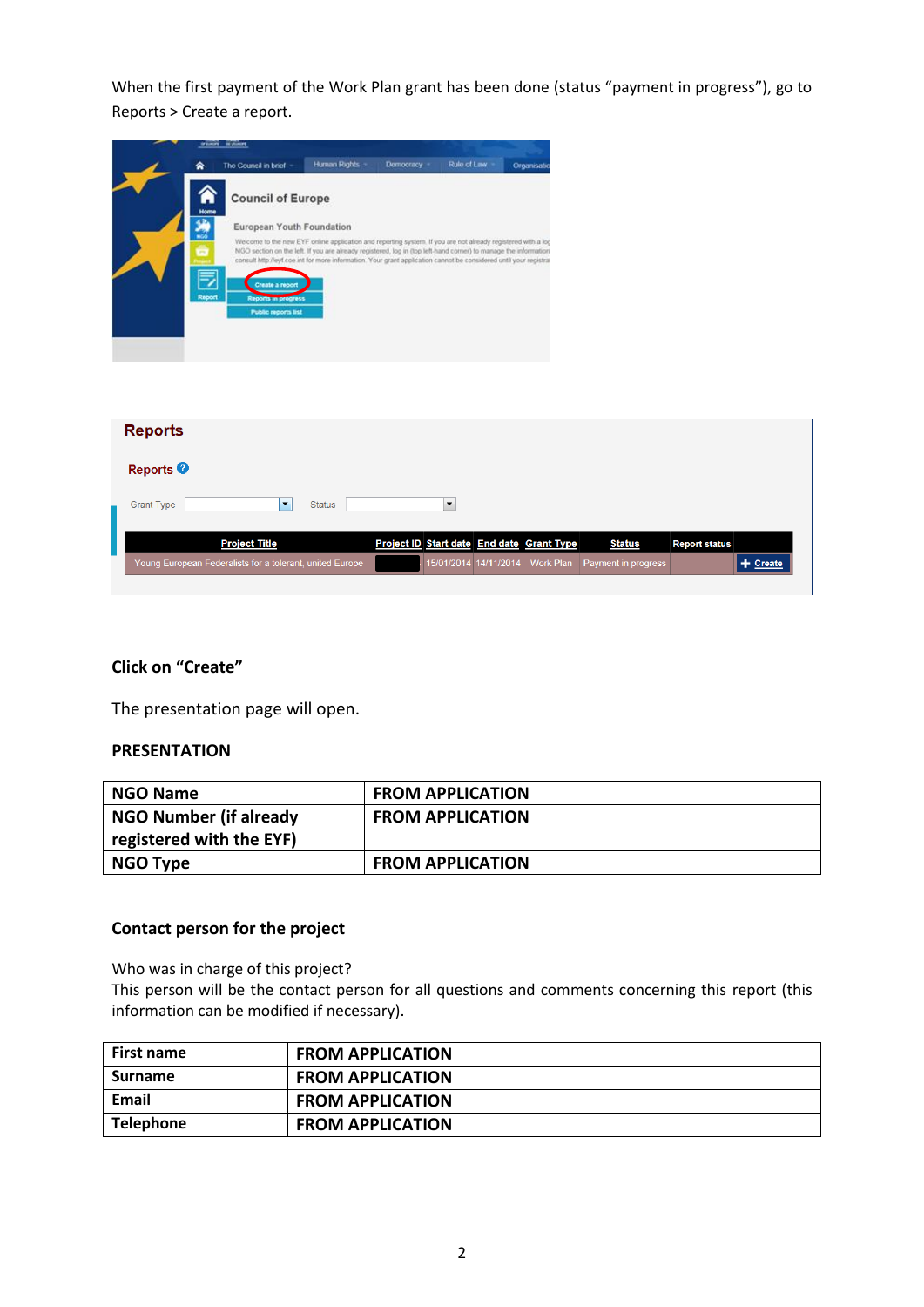#### **Activities**

These are the activities as presented in the grant application. You can view them but not modify them on this page. The individual activities can be modified in the interim and final reports.

Go to the "Interim report" page to report on the activities that have taken place so far.

## **INTERIM REPORT**

|                              | Presentation   Interim report   Final Report   Report assessment   Final Budget  <br>29 Comments |
|------------------------------|--------------------------------------------------------------------------------------------------|
| Home<br>$\sum_{\text{Mean}}$ | Interim report                                                                                   |
| <b>NGO</b>                   | State of play $*$ $\bullet$                                                                      |

| State of play              | In this section you are asked to give an overview about the current situation -<br>where do you stand with the work plan? Do not give details on the individual<br>activities – you can do this by opening each activity (see below) and explaining<br>there.                                     |
|----------------------------|---------------------------------------------------------------------------------------------------------------------------------------------------------------------------------------------------------------------------------------------------------------------------------------------------|
|                            | (3,000 characters) How has the succession of activities evolved since the<br>beginning? Please highlight the core elements of the activities which have been<br>implemented so far. What was the significance of the implemented activities?                                                      |
|                            | Which of the objectives you set for the work plan have been reached through<br>the activities implemented up until now? Were some of the objectives maybe<br>too ambitious? Which ones? Have you identified new objectives through the<br>process which you are striving to achieve?              |
|                            | How have you been taking a gender perspective into consideration so far?                                                                                                                                                                                                                          |
|                            | Are there any concrete outcomes so far (websites, platform, materials )? How<br>is visibility of the workplan and the EYF being ensured? Did you achieve any<br>unexpected results? If that is the case, please explain which ones and how they<br>will feed into the future process.             |
|                            | If there were any conditions and/or recommendations linked to the award of<br>this grant, please explain if and how these were taken into account.                                                                                                                                                |
| <b>Critical reflection</b> | What changes have taken place so far (in relation to venue, content, order of<br>the activities, etc.)?                                                                                                                                                                                           |
|                            | (3,000 characters) Please provide background information in order for us to<br>understand the reasons for these changes and their added value. Do not forget<br>to update the information on each activity (programme, objectives, target group<br>etc.), by opening the relevant activity below. |
|                            | How have the changes affected the activities which have already taken place?<br>What did you learn from the challenges and difficulties and what measures will                                                                                                                                    |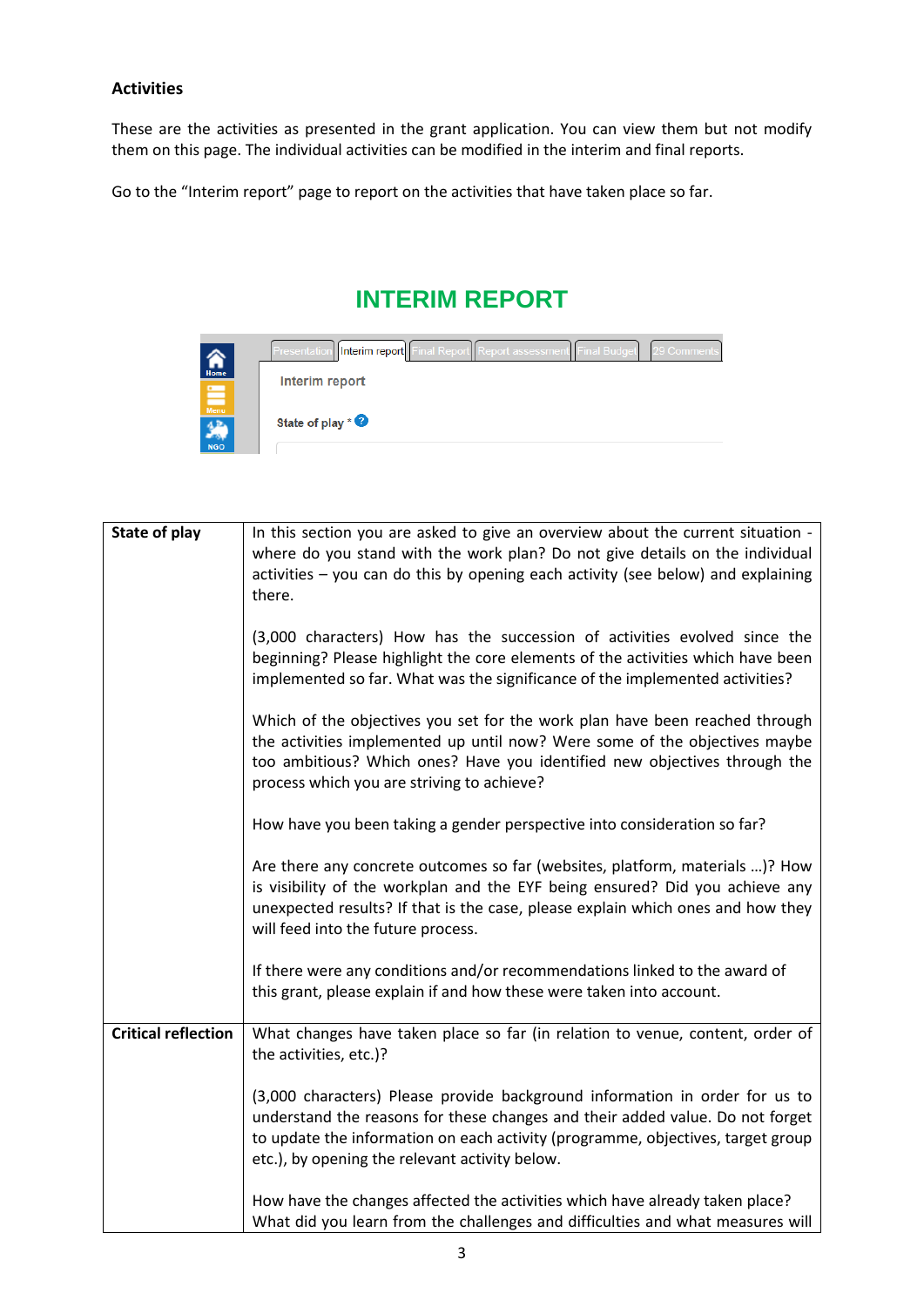| How will a coherent flow within the Work Plan be ensured despite the changes? |  | you take in the upcoming activities to overcome similar obstacles?<br>How will future activities be concerned by these changes? |
|-------------------------------------------------------------------------------|--|---------------------------------------------------------------------------------------------------------------------------------|
|-------------------------------------------------------------------------------|--|---------------------------------------------------------------------------------------------------------------------------------|

Click on "Yes", to access the individual activities approved for this work plan and report on those that have already taken place. If necessary, update the information on future activities (dates, venue, programme, etc.). Important: the attachments (programme and budget) for each activity must be uploaded in order to submit the report.

| Click on "Yes" to access the individual activities approved for this work plan and report on those that have already taken place. PLEASE<br>O<br>NOTE THAT THE ATTACHMENTS FOR EACH ACTIVITY MUST BE UPLOADED. In order to submit the report correctly, you must<br><b>Yes</b><br>No<br>attach a programme and budget for each activity - even those that have not yet taken place. Please provide an updated version where<br>possible, or you can use the provisional documents submitted with the application. |                                                                  |                      |                   |                 |                    |                            |
|-------------------------------------------------------------------------------------------------------------------------------------------------------------------------------------------------------------------------------------------------------------------------------------------------------------------------------------------------------------------------------------------------------------------------------------------------------------------------------------------------------------------|------------------------------------------------------------------|----------------------|-------------------|-----------------|--------------------|----------------------------|
| <b>Project ID</b>                                                                                                                                                                                                                                                                                                                                                                                                                                                                                                 | Title                                                            |                      | <b>Start Date</b> | <b>End Date</b> |                    |                            |
|                                                                                                                                                                                                                                                                                                                                                                                                                                                                                                                   | Preparatory and Inspirational meeting (PHASE1)                   | <b>International</b> | 11/03/2015        | 16/03/2015      | EQ<br><b>View</b>  | ΞQ<br><b>Participants</b>  |
|                                                                                                                                                                                                                                                                                                                                                                                                                                                                                                                   | Regional re-ACTION: Southern Europe (PHASE 2A)                   | International        | 15/04/2015        | 25/04/2015      | EQ<br><b>View</b>  | Fo<br><b>Participants</b>  |
|                                                                                                                                                                                                                                                                                                                                                                                                                                                                                                                   | Regional re-ACTION: Central Europe (PHASE2 C)                    | <b>International</b> | 11/07/2015        | 20/07/2015      | Eq.<br><b>View</b> | EQ.<br><b>Participants</b> |
|                                                                                                                                                                                                                                                                                                                                                                                                                                                                                                                   | Regional re-ACTION: Eastern Europe (PHASE2 B)                    | International        | 02/08/2015        | 13/08/2015      | EQ<br><b>View</b>  | EQ<br><b>Participants</b>  |
|                                                                                                                                                                                                                                                                                                                                                                                                                                                                                                                   | "Another way is possible, it's here" - Final Seminar<br>(PHASE3) | <b>International</b> | 05/12/2015        | 12/12/2015      | Ξō<br><b>View</b>  | <b>Participants</b><br>Ξō  |

Additional attachments (optional)

In addition to the programme and budget on individual activities (see below), you can also share other documents related to your interim report (revised timeline, steering group/preparatory meetings, concept notes, full reports of activities). Please make sure that they add relevant information and not just copy what has already been filled in.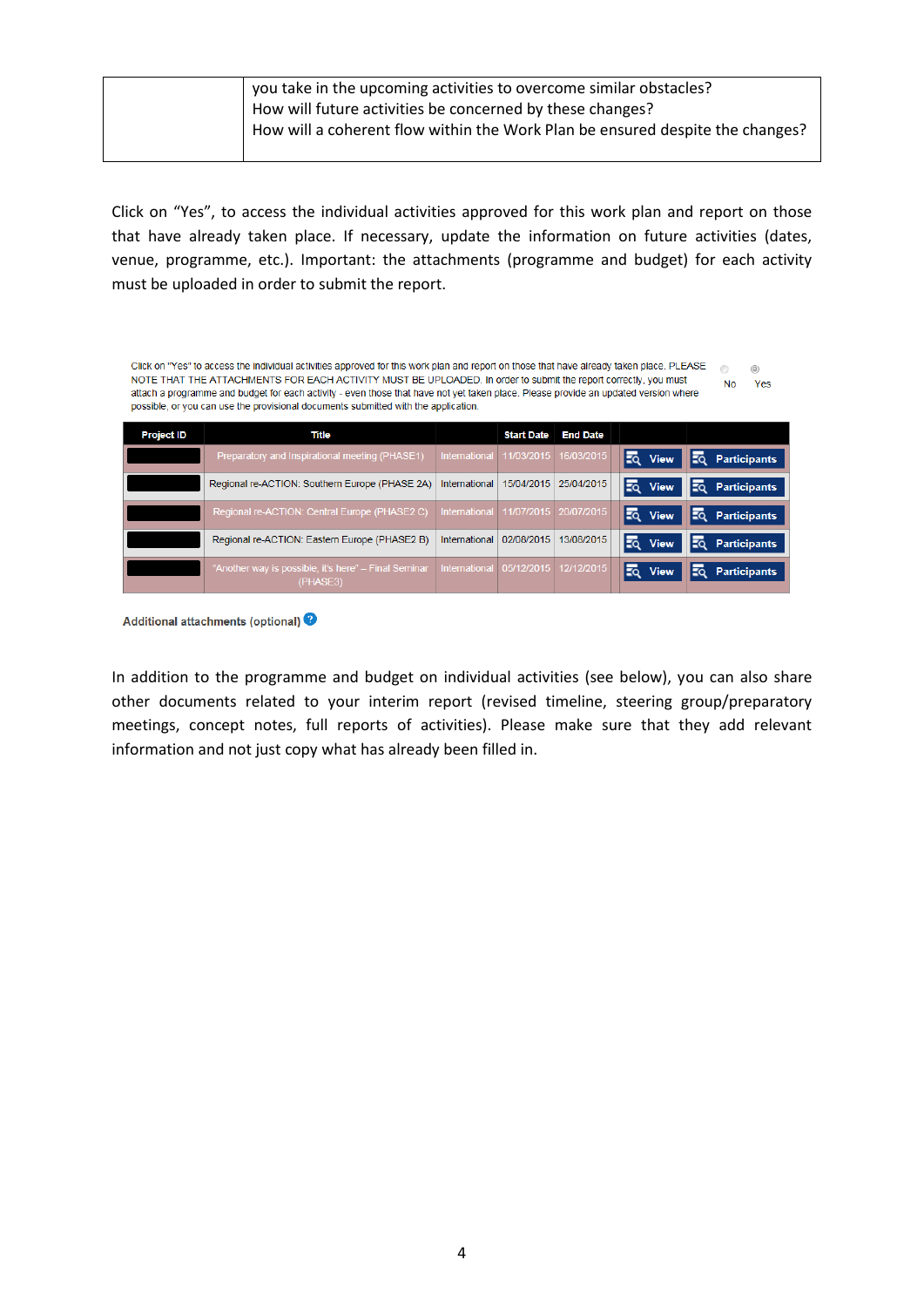### **ACTIVITIES**

Use the Edit button to modify individual activities.

## **Activity**

| Title of the activity | <b>FROM APPLICATION</b> |
|-----------------------|-------------------------|

| Scope of the |                 |         |
|--------------|-----------------|---------|
| activity     | ) International | ) local |
|              |                 |         |

| What? | Please do not copy the text from the grant application, but explain exactly what<br>happened.                                                                                                                                                                                                                                                                                                                         |
|-------|-----------------------------------------------------------------------------------------------------------------------------------------------------------------------------------------------------------------------------------------------------------------------------------------------------------------------------------------------------------------------------------------------------------------------|
|       | Briefly summarise what happened so that people from the outside get a clear<br>idea of what this activity was about and indicate whether the objectives set in<br>the application were met.                                                                                                                                                                                                                           |
|       | You have 3,000 characters to briefly describe your activity outlining the main<br>highlights. Explain which objectives you achieved and how. You should be clear<br>and concrete, and give an honest and self-critical report. We know that<br>processes don't always go smoothly and that there are obstacles, unexpected<br>events and surprises. You should mention both the positive and the negative<br>aspects. |

| How? | What were the different stages of this activity?<br>What happened when and how?                                                                                                                      |
|------|------------------------------------------------------------------------------------------------------------------------------------------------------------------------------------------------------|
|      | (3,000 characters) Outline the concrete steps in your activity (e.g. preparatory<br>meeting, preliminary research, main activity, follow-up).<br>How did you ensure a non-formal education approach? |
|      | How did the programme contribute to meeting the objectives set for this<br>activity?                                                                                                                 |
|      | Please use the model programme available on the EYF website<br>(Resources/Forms & guidelines) to explain further the methods and step-by-step<br>learning process.                                   |
|      | Did the participants gain what you expected from this activity?                                                                                                                                      |
|      | Explain what concrete outputs/products you created, for example a training<br>manual, a resource pack, development of action plans, a short video, etc.).                                            |
|      |                                                                                                                                                                                                      |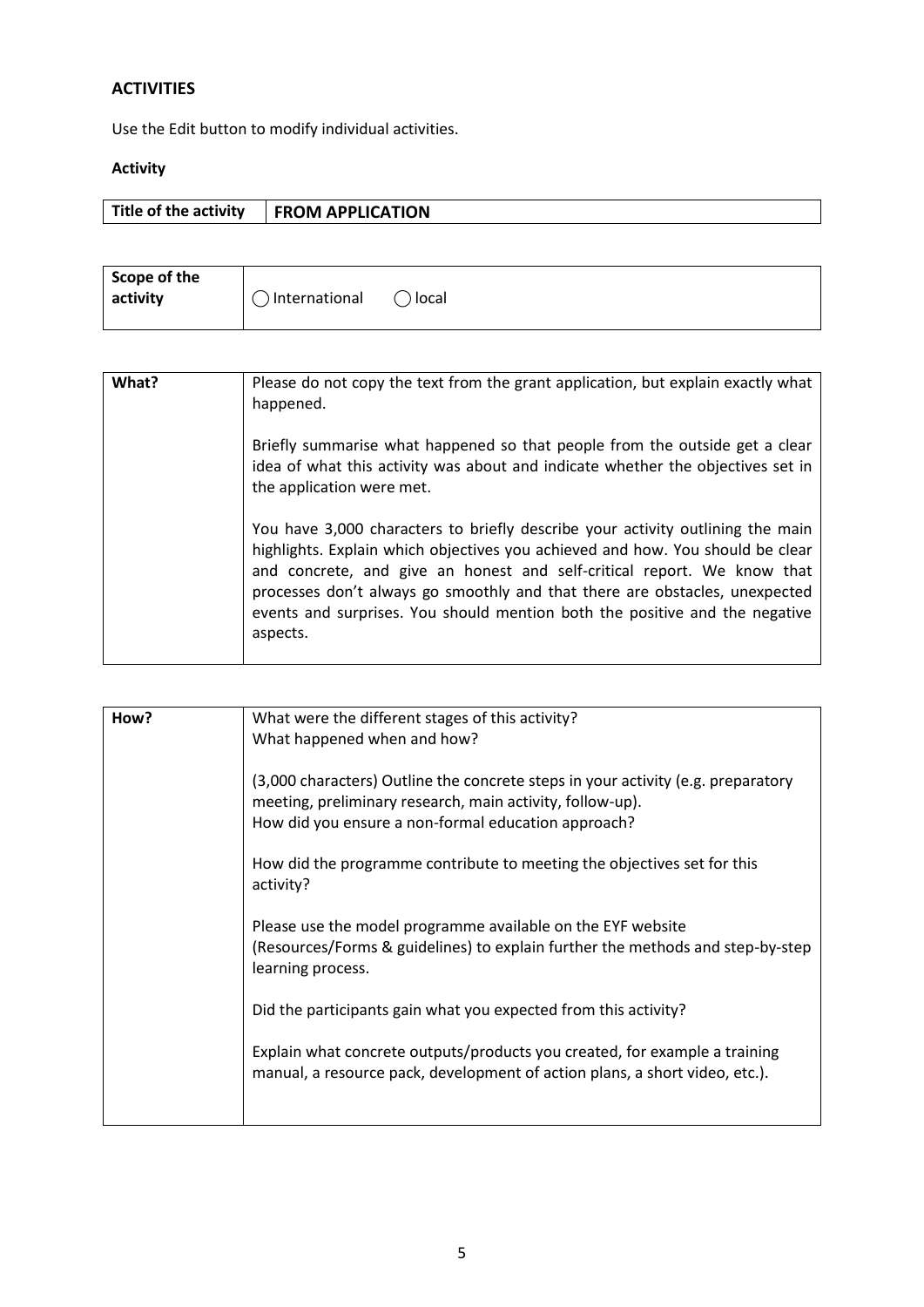#### **WHERE?**

**Country and town** (taken from the grant application – to be updated if necessary)

Where did the activity actually take place? You can indicate more than one venue if applicable.

#### **GPS coordinates**

Why GPS coordinates?

This will help us keep an updated map of NGOs and EYF-supported activities on our website. To provide GPS coordinates, please follow instructions on the EYF website [\(http://eyf.coe.int](http://eyf.coe.int/) -Resources/Forms & guidelines). N.B. The correct format is: 48.60228,7.769466 (no space after the comma).

| Country | own | <b>GPS coordinates</b> |
|---------|-----|------------------------|
|         |     |                        |

| <b>Added value?</b> | Please do not copy the text from the grant application, but explain the<br>significance of this activity within the framework of the work plan. Indicate here<br>the results and any concrete outcome.                                                                                                                                                    |
|---------------------|-----------------------------------------------------------------------------------------------------------------------------------------------------------------------------------------------------------------------------------------------------------------------------------------------------------------------------------------------------------|
|                     | (3,000 characters) If this activity was the first one: how did it lay the foundation<br>for the rest of the work plan (common ground or starting point)? If this activity<br>came after another one, how did it build on the previous one(s) and take into<br>account what has been achieved? And also how was it a stepping stone to the<br>next one(s)? |
|                     | Which objectives of the overall work plan did this activity contribute to?                                                                                                                                                                                                                                                                                |
|                     | Did this activity have any impact outside the work plan?<br>If the activity was visited by an EYF representative, do you have any feedback?                                                                                                                                                                                                               |

#### **Programme**

**Attach** the final programme with the content of each session and explaining the methodologies used (see model Daily Programme on the Resources/Forms & guidelines page of the EYF website [http://eyf.coe.int\)](http://eyf.coe.int/). This document is mandatory and if it is not provided, the report will be considered incomplete and sent back.

| Who? | Who was involved in this activity?                                                  |
|------|-------------------------------------------------------------------------------------|
|      |                                                                                     |
|      | The section is about the team and the participants.                                 |
|      |                                                                                     |
|      | (3,000 characters) Describe the profile of the participants as well as the criteria |
|      | for their selection. Don't forget to update the number of participants per          |
|      | country in the drop-down menu when you save each activity.                          |
|      | Who were the team members (please provide age, gender, country of residence         |
|      | and nationality)? Highlight their roles and how they worked together at all         |
|      |                                                                                     |
|      | stages throughout the process.                                                      |
|      |                                                                                     |
|      | Please remember that an International Activity needs to meet the following          |
|      | hard criteria: it must be run by an international team (4 different nationalities)  |
|      | and the participants must represent at least 7 different Council of Europe          |
|      |                                                                                     |
|      | member states.                                                                      |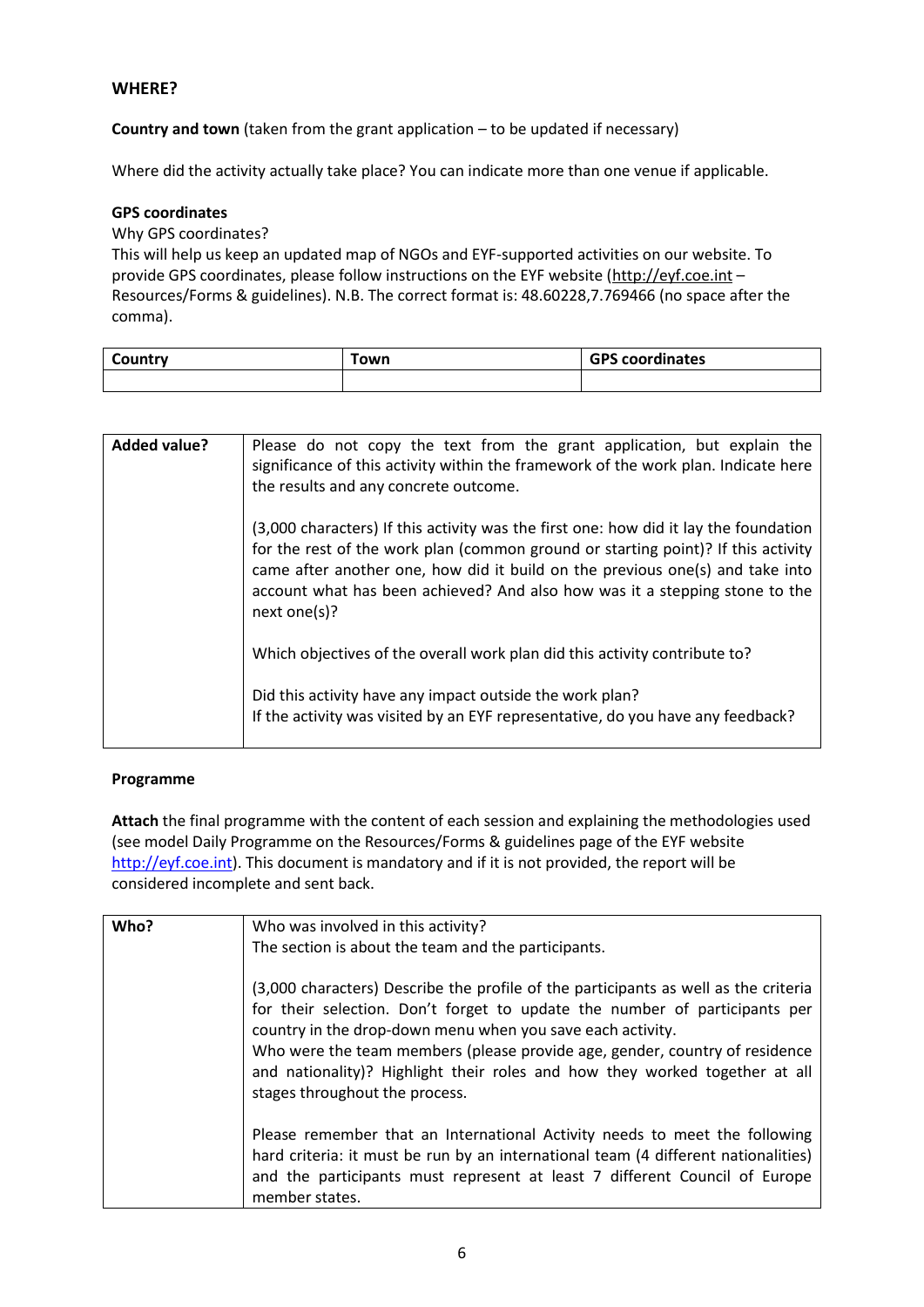#### **WHEN?**

Indicate the actual dates and the number of days of work with the target audience. This includes working days with the participants directly, either in one activity or in a succession of small actions.

| Start day      |  |
|----------------|--|
| End day        |  |
| Number of days |  |

#### **TOTAL COST AND GRANT AWARDED**

For each activity that has already taken place, indicate the **real total cost** (which can be adjusted if necessary in the final report) and the **EYF grant** requested for this activity. When you modify the total cost and grant of any activity, the figures will automatically be updated in the final budget (see Final Budget page) and the difference will appear as "Other sources". You can add explanations on the Final Budget page. If the total cost of an activity was less than planned and you reduce the amount indicated, then you may have to adapt the amount of the EYF grant accordingly.

| Start day * 22/04/2014 |                                                    | End day \29/04/2014            |       |
|------------------------|----------------------------------------------------|--------------------------------|-------|
| Number of days * 7     |                                                    |                                |       |
| Total cost * 15976.00  | Euros                                              | Grant * 12340.00               | Euros |
| Budget * <sup>2</sup>  | File: 150314223714 EYF WP 2014 report Phase 2.xlsx | <b>Upload</b><br>LŒ.<br>Browse |       |
|                        |                                                    |                                | Close |

 For example, the cost foreseen for activity 1 was €9 500 and you asked for an EYF grant of €9 500. If the real cost was €8 500, you will have to modify the EYF grant to €8 500 in order to have a balanced budget.

| 14 | Total cost * 8500.00 |       | Euros |        | Grant * 9500.00              |                       | Euros                                                              |                          |
|----|----------------------|-------|-------|--------|------------------------------|-----------------------|--------------------------------------------------------------------|--------------------------|
|    | Budget $*$           |       |       | Browse | Grant larger than total cost | <b>Upload</b>         |                                                                    |                          |
|    |                      | File: |       |        |                              |                       | $\mathsf{\times}$ Close $\mathsf{\parallel}$ $\mathsf{\cong}$ Save | $\overline{\phantom{a}}$ |
|    |                      |       |       |        |                              | <b>OMMITTE LANDIT</b> |                                                                    | <b>TEGAL</b>             |

**Please replace the draft budget table with a revised budget.**

Make sure that you submit a balanced budget – if not, you will get an error message!

Don't forget to update the information on the participants if necessary and upload the final list of participants (see model List of Participants on the EYF website [http://eyf.coe.int](http://eyf.coe.int/) - Resources/Forms & guidelines). NB The list signed by each participant has to be sent by post with the final report (see below).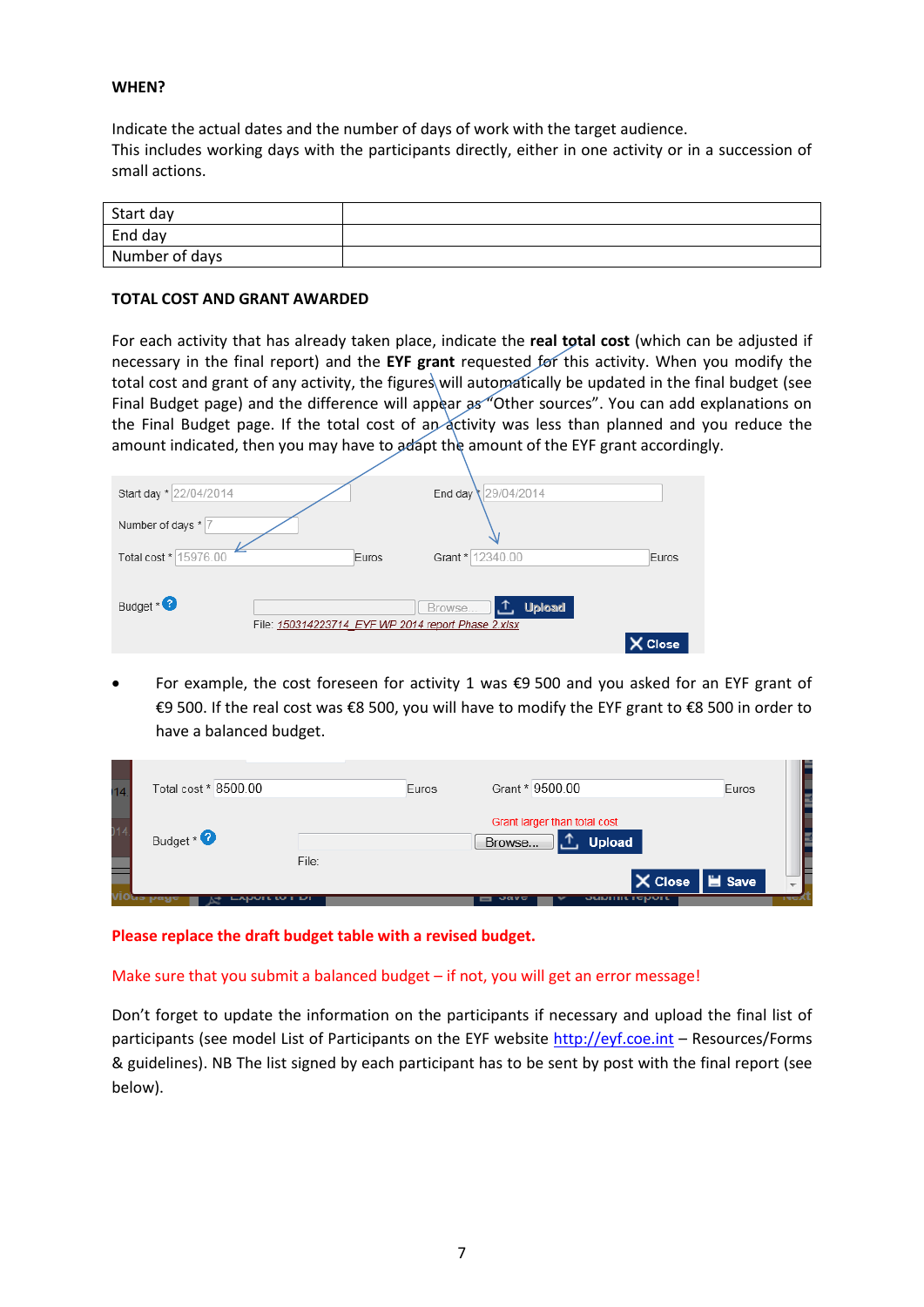| Country                                                                                     | Number of participants                             |             |
|---------------------------------------------------------------------------------------------|----------------------------------------------------|-------------|
| Armenia<br>▼                                                                                |                                                    | ×           |
| $\overline{\phantom{a}}$<br>Georgia                                                         | $\overline{c}$                                     | $\mathbf x$ |
| Finland<br>▼                                                                                |                                                    | ×           |
| Germany<br>▼                                                                                | 3                                                  | $\mathbf x$ |
| United Kingdom<br>▼                                                                         |                                                    | ×           |
| Netherlands<br>▼                                                                            |                                                    | $\mathbf x$ |
| Spain<br>▼                                                                                  | 3                                                  | ×           |
| Other<br>$\blacktriangledown$                                                               | 4                                                  | $\mathbf x$ |
| Other Countries:                                                                            |                                                    |             |
| Israel, Palestine                                                                           |                                                    |             |
| Total participants :                                                                        | 17                                                 |             |
| Participant List <sup>2</sup><br>Browse<br>· 150605102613_Mediation TC Participant list.pdf | <b>↑ Upload</b><br>■ Delete                        |             |
|                                                                                             | $\times$ Close $+$ Add a country $\mathbf{H}$ Save |             |

When you have finished updating the activities, "Save" the page (bottom of the Interim Report page).

| Additional attachments (optional)                                                   |                                                         |
|-------------------------------------------------------------------------------------|---------------------------------------------------------|
| <b>Upload</b><br>∴1.<br>Browse                                                      |                                                         |
| 150605102835 Participants list prep meeting for both seminars.pdf <b>For Delete</b> |                                                         |
| ← Previous page Let Export to PDF                                                   | Save<br><b>Submit report</b><br>Next page $\rightarrow$ |

#### **Cancelling an activity**

If you have to cancel an activity in the work plan, proceed as follows:

Click on the "Cancel" button corresponding to the activity you wish to cancel. You will be asked to confirm this cancellation.



If you confirm, you will be asked to explain the reasons why this activity is cancelled.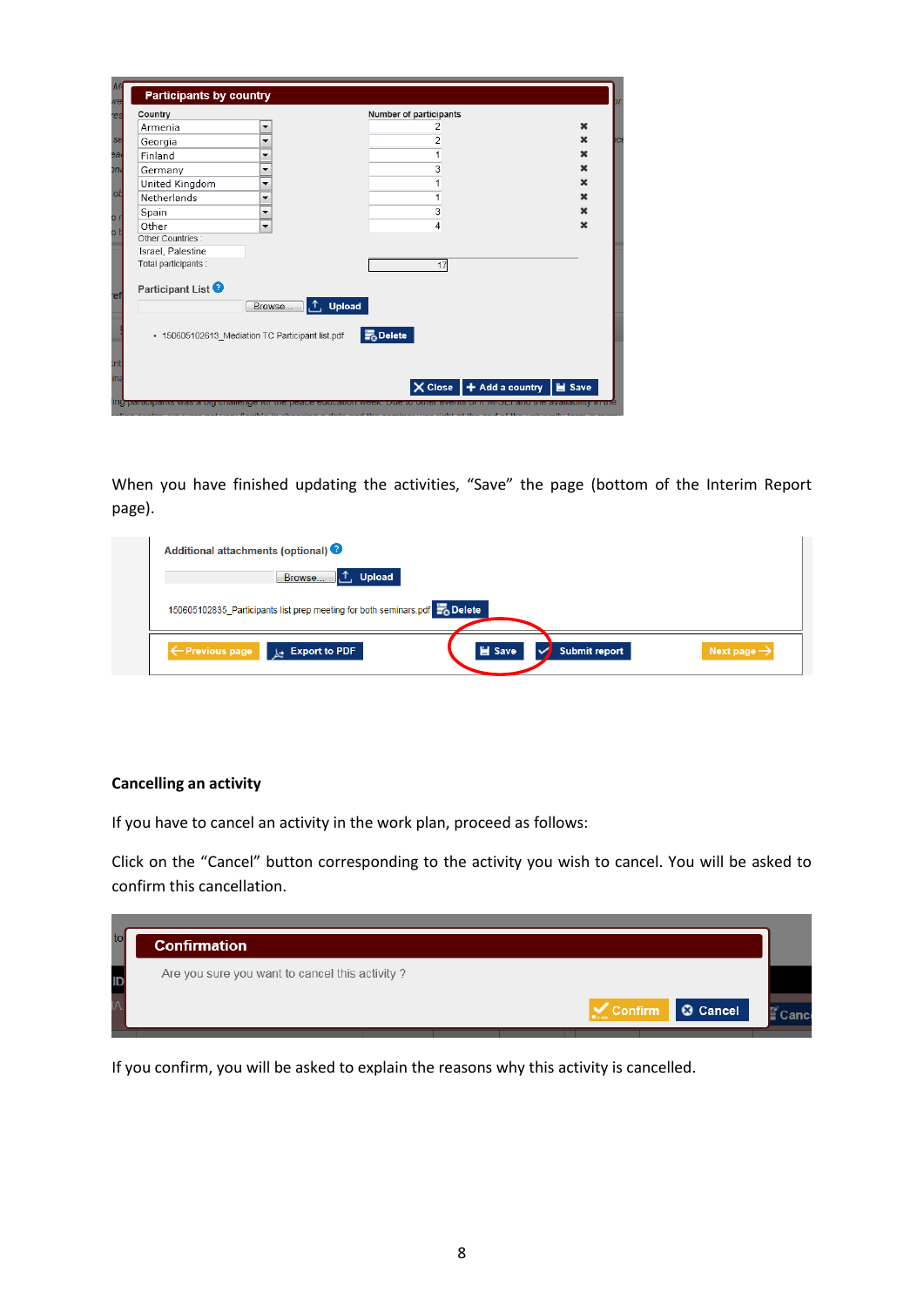

Fill in the text and click on "Add comment". The activity is cancelled.

| <b>Project ID</b> | <b>Title</b>                                              |               | <b>Start Date</b> | <b>End Date</b> |           |                   |              |                     |
|-------------------|-----------------------------------------------------------|---------------|-------------------|-----------------|-----------|-------------------|--------------|---------------------|
|                   | <b>Steering Group Meeting 1</b>                           | International | 19/02/2014        | 23/02/2014      |           | $\mathbf{E}$ Edit | Participants | $\mathbb{E}$ Cancel |
|                   | QE: Creative Working Group on<br><b>Rainbow Resources</b> | International | 14/04/2014        | 21/04/2014      |           | $\mathbf{E}$ Edit | Participants | Cancel              |
|                   | <b>Inclusion Training Course 1</b>                        | International | 21/05/2014        | 25/05/29        |           | <b>Edit</b>       | Participants | Cancel              |
|                   | <b>Inclusion Training Course 2</b>                        | International | 22/10/2014        | 26.10/2014      | Cancelled |                   |              |                     |
|                   | Steering Group Meeting 2                                  | International | 12/11/2014        | 16/11/2014      |           | $\mathbf{m}$ Edit | Participants | <b>E</b> Cancel     |

The budget will be updated automatically to "€0" for this activity (expenditure and income).

|                | <b>EXPENDITURE</b>                                        |                               |                 |            |                         |  |  |  |
|----------------|-----------------------------------------------------------|-------------------------------|-----------------|------------|-------------------------|--|--|--|
|                | <b>Provisional Budgets</b>                                |                               |                 |            | <b>Real Expenditure</b> |  |  |  |
|                |                                                           | <b>Amount</b><br>$(\epsilon)$ | <b>Comments</b> | Amount (€) | <b>Comments</b>         |  |  |  |
|                | Steering Group Meeting 1                                  | 3980.00                       |                 | 3259       |                         |  |  |  |
| $\overline{2}$ | QE: Creative Working Group on Rainbow<br><b>Resources</b> | 7010.00                       |                 | 7589       |                         |  |  |  |
| 3              | <b>Inclusion Training Course 1</b>                        | 9790.00                       |                 | 9790       |                         |  |  |  |
| 4              | Inclusion Training Course 2                               | 9340.00                       |                 | 0          |                         |  |  |  |
| 5              | <b>Steering Group Meeting 2</b>                           | 16410.00                      |                 | 16410      |                         |  |  |  |
|                | Total expenditure $(\epsilon)$                            | 46530                         |                 | 37048      |                         |  |  |  |

|   |                                                           | <b>INCOME</b>          |                             |                            |                 |
|---|-----------------------------------------------------------|------------------------|-----------------------------|----------------------------|-----------------|
|   |                                                           | Grant requested<br>(€) | <b>Other Sources</b><br>(€) | <b>Total income</b><br>(€) | <b>Comments</b> |
|   | <b>Steering Group Meeting 1</b>                           | 3259 21                | O                           | 3259.21                    |                 |
| 2 | QE: Creative Working Group on Rainbow<br><b>Resources</b> | 1016.12                | 6572                        | 7588.12                    |                 |
| 3 | <b>Inclusion Training Course 1</b>                        | 7518.00                | 2272                        | 9790                       |                 |
| 4 | <b>Inclusion Training Course 2</b>                        | 0                      | 2158                        | $\Omega$                   |                 |
| 5 | <b>Steering Group Meeting 2</b>                           | 11410.00               | 5000                        | 16410                      |                 |
|   | Total income $(E)$                                        | 23203.33               | 16002                       | 37047.33                   |                 |
|   | <b>Awarded grant</b>                                      | 30000.00               |                             |                            |                 |

As the budget spent from the EYF grant is reduced, you will have to readjust the figures when submitting the final report (see below).

NB You do not have to submit a full financial report with your interim report – this has to be sent with the final report (see below) – but please give us an update on the state of play. We also advise you to prepare the financial report as soon as possible after each activity has taken place, in order to save time when preparing your final report. Please check the financial reporting guidelines on the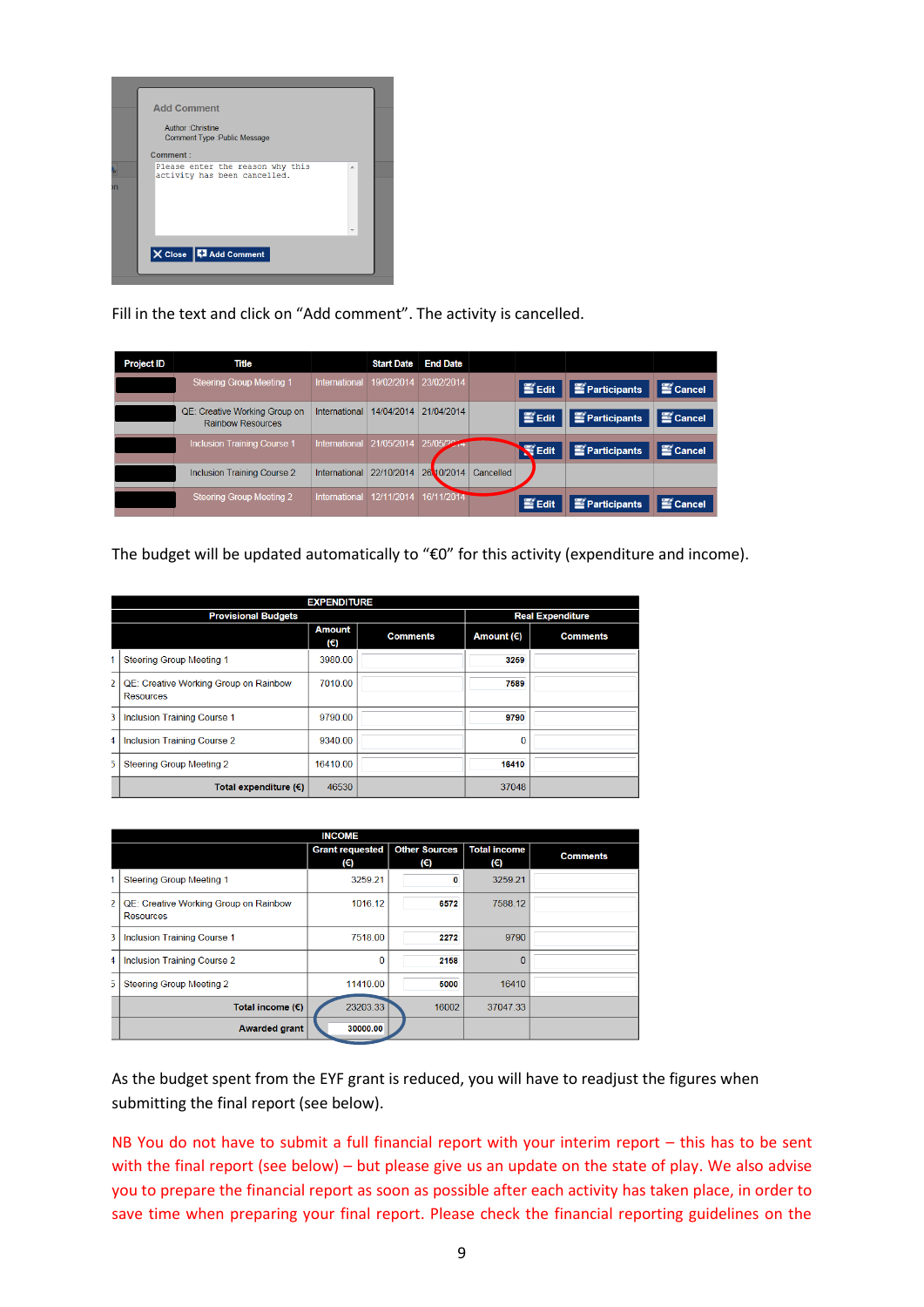Resources/Forms & guidelines page of the EYF website to make sure your financial report is clear and complete.

When you are ready to submit the interim report, click on "Submit report" at the bottom of the Interim report page.

| Local Europe – spread the message                                                                       | Other         | 01/05/2014            | $\left  \frac{01/11/2014}{1} \right $ Edit |                      | $\mathbf{E}$ Participants | PDelete                 |
|---------------------------------------------------------------------------------------------------------|---------------|-----------------------|--------------------------------------------|----------------------|---------------------------|-------------------------|
| United Europe – democracy at all levels                                                                 | International | 09/11/2014 14/11/2014 |                                            | E Edit               | Participants              | Delete                  |
| $\lambda$ Export to PDF                                                                                 |               | Save                  |                                            | <b>Submit report</b> |                           | Next page $\rightarrow$ |
| "Food, land and water. A training course to promote fair distribution<br>of natural resources in the fr |               |                       | 25380.00                                   |                      | 25380                     |                         |
| <b>Information</b>                                                                                      |               |                       |                                            |                      |                           |                         |

| The report was correctly submitted to EYF.                                                             |          |       |       |                           |
|--------------------------------------------------------------------------------------------------------|----------|-------|-------|---------------------------|
|                                                                                                        |          |       |       | <b>O</b> Continue<br>ints |
| "Break the Chains! EYCE Campaign to Overcome Poverty"                                                  | 8000.00  | 6165  | 14165 |                           |
| "Looking for a brighter future! A training course to foster solidarity in<br>Furnne and ctrangthen the | 10000.00 | 13048 | 23048 |                           |

The project can now be found in "Reports in progress" with the status "Report received".

| 合义<br>NGO          | <b>Reports</b><br><b>Reports in progress</b>                   |                |               |                      |                           |                            |                                   |                          |                 |                 |
|--------------------|----------------------------------------------------------------|----------------|---------------|----------------------|---------------------------|----------------------------|-----------------------------------|--------------------------|-----------------|-----------------|
| ā<br>Project       | Grant Type All                                                 | $\blacksquare$ | <b>Status</b> | All                  | $\overline{\phantom{a}}$  |                            |                                   |                          |                 |                 |
| 5<br><b>Report</b> | <b>Reports</b><br>Reports in progress                          |                |               | Reference Grant Type | Status                    | <b>Last action</b><br>date | <b>Requested</b><br><b>Amount</b> | <b>Awarded</b><br>amount | <b>Comments</b> | Last<br>comment |
|                    | Report<br>www.communications.com<br><b>Public reports list</b> |                |               |                      | Work Plan Report received | 12/02/2014                 | 50000.00                          | 46000.00                 | 20 <sub>1</sub> | 14/01/2014      |

The EYF Secretariat will validate your report, or ask you for clarifications if necessary. If the report is sent back with a request for additional information, you will receive a notification with instructions.

When the interim report is validated by the EYF Secretariat, the status will be "Contract received", so that the second payment can be done. This is an automatic calculation of 25% of the grant awarded. You will receive notification that the request for payment has been made and the amount transferred will be visible on the "Comments" page. The status is now "Payment in progress".

|                   | Presentation   Interim report   Final Report   Final Budget<br>7 Comments |  |
|-------------------|---------------------------------------------------------------------------|--|
|                   | <b>External comments</b>                                                  |  |
| Add a new comment |                                                                           |  |
|                   | Lazaro, 05/03/2014 at 09:57<br>Second payment done: $9000.00 \in$         |  |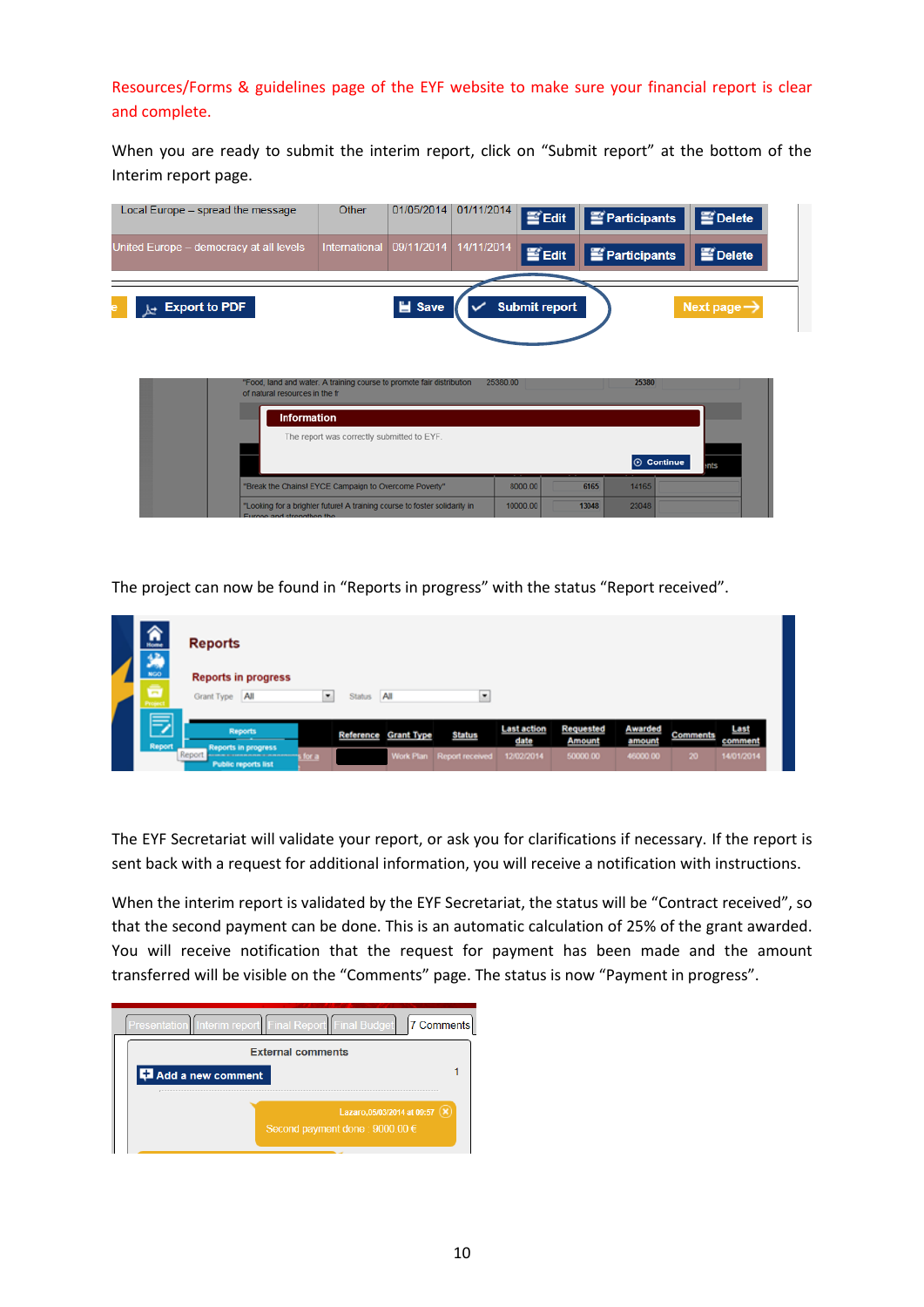# **FINAL REPORT**

When the grant is "Payment in progress" again, you will be able to access the final report on the "Reports in progress" page.

| hence                                                     | <b>Reports</b>                                    |                                    |            |               |            |                                                                                 |          |       |             |
|-----------------------------------------------------------|---------------------------------------------------|------------------------------------|------------|---------------|------------|---------------------------------------------------------------------------------|----------|-------|-------------|
| 第日                                                        | <b>Status of my reports</b>                       |                                    |            |               |            |                                                                                 |          |       |             |
|                                                           | Grant Type All                                    | $\bullet$                          | Status All |               | ×          |                                                                                 |          |       |             |
|                                                           |                                                   | ence Grant Type                    |            | <b>Status</b> |            | Last action date Requested Amount Awarded amount Comments Last comment          |          |       |             |
| <b>Report</b><br>Report                                   | Reports in progress<br><b>Public reports list</b> | 2014 Work Plan Payment in progress |            |               | 05/03/2014 | 30750.00                                                                        | 30000.00 | $6 -$ | 05/03/2014  |
|                                                           |                                                   |                                    |            |               |            | Presentation   Interim report   Final Report   Report assessment   Final Budget |          |       | 29 Comments |
| Home                                                      | <b>Final Report</b>                               |                                    |            |               |            |                                                                                 |          |       |             |
| $\begin{array}{c}\n\hline\n\text{mean}\n\end{array}$ Menu |                                                   |                                    |            |               |            |                                                                                 |          |       |             |

Follow the same procedure as for the Interim Report, making sure that you update all the individual activities to reflect the final situation.

| State of play<br>since the Interim<br>Report            | In this section you are asked to give an overview of how the second part of the<br>work plan was implemented. Please do not repeat what you have already<br>written in the Interim Report. Do not give details on the individual activities $-$<br>you can do this by opening each activity (see below) and explaining there.<br>(3,000 characters) What happened since the Interim Report was submitted?<br>Which objectives of the Work Plan were reached through each activity and<br>how? What were the major challenges you had to face and which changes took<br>place? Did everything go according to plan? Taking into account the learning<br>process as well as the results achieved but also the obstacles you dealt with, is<br>there anything you had to adjust in your activities? If this is the case, please<br>explain which changes you implemented and describe the reasons as well as the<br>added value of these changes. You can update the information on the individual<br>activities below. How have the changes affected the activities? How was a<br>coherent flow within the Work Plan ensured despite the changes? |
|---------------------------------------------------------|-------------------------------------------------------------------------------------------------------------------------------------------------------------------------------------------------------------------------------------------------------------------------------------------------------------------------------------------------------------------------------------------------------------------------------------------------------------------------------------------------------------------------------------------------------------------------------------------------------------------------------------------------------------------------------------------------------------------------------------------------------------------------------------------------------------------------------------------------------------------------------------------------------------------------------------------------------------------------------------------------------------------------------------------------------------------------------------------------------------------------------------------------|
| <b>Overall</b><br>evaluation of the<br><b>Work Plan</b> | In this section you are asked to give an overview of the Work Plan as a whole,<br>explain what impact the Work Plan had and what follow up is foreseen at the<br>end.<br>(3,000 characters) Are you satisfied with the implementation of the Work Plan?<br>Was the main aim of the Work Plan reached? What were its strong/weak<br>points? What are the lessons learnt? Were some aspects of the WP too<br>ambitious? Did you achieve any unexpected results? If that is the case, please<br>explain which ones.<br>We also would like you to explain what impact the Work Plan had on your NGO<br>and/or in the life of the target groups. Do you have ways of measuring this?<br>Have you identified any particular element in the Work Plan which you would                                                                                                                                                                                                                                                                                                                                                                                  |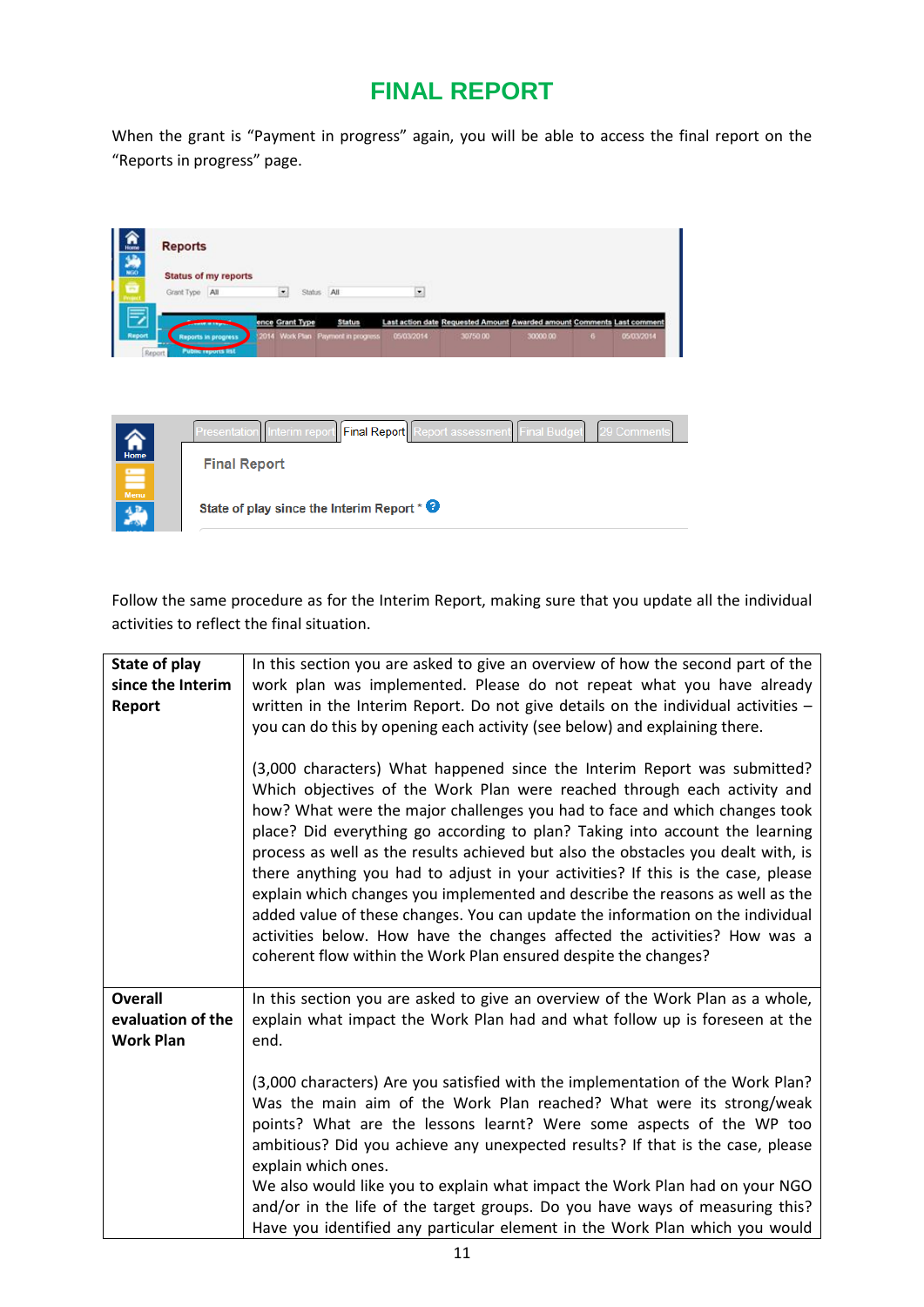| like to focus on or follow up in the future? How will the work done during the |
|--------------------------------------------------------------------------------|
| year feed into the future life of your organisation or network?                |
| How would you evaluate your co-operation with the EYF?                         |

Click on "Yes", to access the individual activities approved for this work plan and update them to reflect reality (including dates, venue, GPS if necessary). Please also check if the information provided with the Interim Report needs to be updated.

| <b>Project ID</b> | Title                                                     |                      | <b>Start Date</b> | <b>End Date</b> |           |                                 |                     |                     |  |
|-------------------|-----------------------------------------------------------|----------------------|-------------------|-----------------|-----------|---------------------------------|---------------------|---------------------|--|
|                   | <b>Steering Group Meeting 1</b>                           | International        | 19/02/2014        | 23/02/2014      |           | $\mathbf{E}'$ Edit $\mathbf{E}$ | <b>Participants</b> | <b>E</b> Cancel     |  |
|                   | QE: Creative Working Group on<br><b>Rainbow Resources</b> | International        | 14/04/2014        | 21/04/2014      |           | $\equiv$ Edit                   | Participants        | Cancel              |  |
|                   | <b>Inclusion Training Course 1</b>                        | International        | 21/05/2014        | 25/05/2014      |           | $\mathbf{E}$ Edit               | Participants        | Cancel              |  |
|                   | <b>Inclusion Training Course 2</b>                        | International        | 22/10/2014        | 26/10/2014      | Cancelled |                                 |                     |                     |  |
|                   | <b>Steering Group Meeting 2</b>                           | <b>International</b> | 12/11/2014        | 16/11/2014      |           | $\equiv$ Edit                   | Participants        | $\mathbf{E}$ Cancel |  |
|                   |                                                           |                      |                   |                 |           |                                 |                     |                     |  |

Please replace the draft programme and the draft budget with the final, updated versions for each activity (including for the activities already reported in the Interim Report if necessary). You should use the model Daily Programme and the model Excel table available on the [EYF website](https://www.coe.int/en/web/european-youth-foundation/forms-guidelines) for each activity (the same format for international/other activity).

| Programme $*$          |                                                    |       | Browse <b>1. <sup>1</sup>. Upload</b><br>File: 140730175543 Programme PHASE 2-youth leader training rome final xlsx |       |
|------------------------|----------------------------------------------------|-------|---------------------------------------------------------------------------------------------------------------------|-------|
|                        |                                                    |       |                                                                                                                     |       |
| Start day * 22/04/2014 |                                                    |       | End day * 29/04/2014                                                                                                |       |
| Number of days * 7     |                                                    |       |                                                                                                                     |       |
| Total cost * 15976.00  |                                                    | Euros | Grant * 12340.00                                                                                                    | Euros |
| Budget *               | File: 150314223714 EYF WP 2014 report Phase 2.xlsx |       | <b>Upload</b><br>Browse <b>1.</b>                                                                                   | Close |

In addition to the programme and budget on individual activities, you can also share other documents that were not provided with your interim report (revised timeline, steering group/preparatory meetings, concept notes, full reports of activities). Please make sure that they add relevant information and not just copy what has already been filled in.

Don't forget to update the information on the participants and upload the final list of participants, signed by each participant (see model List of Participants on the EYF website [http://eyf.coe.int](http://eyf.coe.int/) -Resources/Forms & guidelines).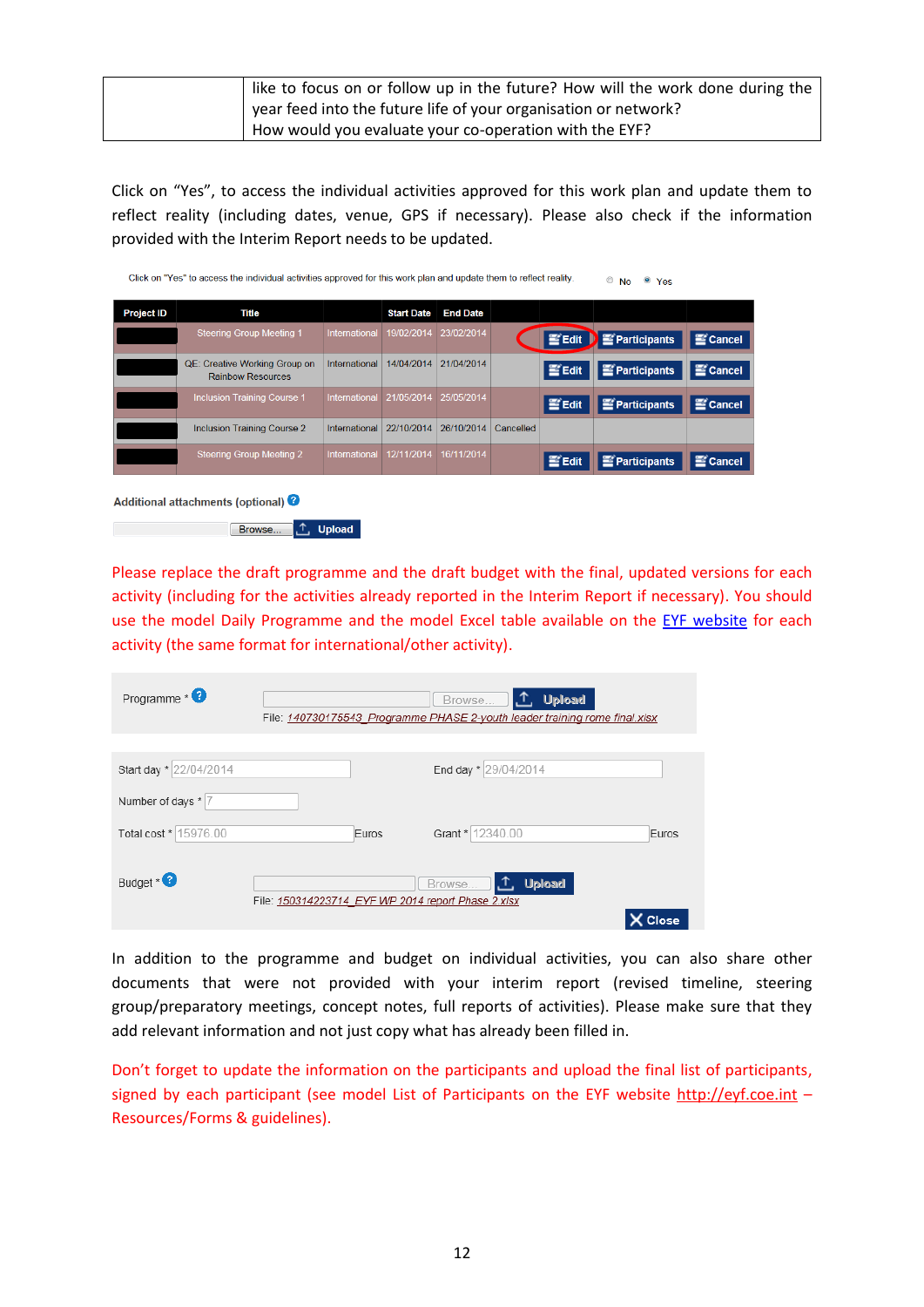| Click on "Yes" to access the individual activities approved for this work plan and update them to reflect reality. |  | $\circ$ No $\circ$ Yes |
|--------------------------------------------------------------------------------------------------------------------|--|------------------------|
|--------------------------------------------------------------------------------------------------------------------|--|------------------------|

| <b>Project ID</b> | Title                                                            |               | <b>Start Date</b> | <b>End Date</b> |           |                   |              |                 |
|-------------------|------------------------------------------------------------------|---------------|-------------------|-----------------|-----------|-------------------|--------------|-----------------|
|                   | <b>Steering Group Meeting 1</b>                                  | International | 19/02/2014        | 23/02/2014      |           | $\equiv$ Edit     | Participants | Cancel          |
|                   | <b>QE: Creative Working Group on</b><br><b>Rainbow Resources</b> | International | 14/04/2014        | 21/04/2014      |           | $\equiv$ Edit     | Participants | Cancel          |
|                   | <b>Inclusion Training Course 1</b>                               | International | 21/05/2014        | 25/05/2014      |           | $\mathbf{E}$ Edit | Participants | <b>E</b> Cancel |
|                   | Inclusion Training Course 2                                      | International | 22/10/2014        | 26/10/2014      | Cancelled |                   |              |                 |
|                   | <b>Steering Group Meeting 2</b>                                  | International | 12/11/2014        | 16/11/2014      |           | $\equiv$ Edit     | Participants | Cancel          |

Additional attachments (optional) <sup>3</sup>

| Browse | <b>Jpload</b> |
|--------|---------------|
|        |               |
|        |               |

| Country                       |                                                                           | Number of participants |
|-------------------------------|---------------------------------------------------------------------------|------------------------|
| France                        | $\blacktriangledown$                                                      |                        |
| Other                         | $\overline{\phantom{a}}$                                                  |                        |
| Germany                       | $\overline{\phantom{a}}$                                                  |                        |
| Sweden                        | $\overline{\phantom{a}}$                                                  |                        |
| Ireland                       | $\overline{\phantom{a}}$                                                  |                        |
| Croatia                       | $\overline{\phantom{a}}$                                                  |                        |
| Hungary                       | $\overline{\phantom{a}}$                                                  |                        |
| Italy                         | $\overline{\phantom{a}}$                                                  |                        |
| Turkey                        | $\overline{\phantom{a}}$                                                  |                        |
| Bulgaria                      | $\overline{\phantom{a}}$                                                  |                        |
| Other Countries:              |                                                                           |                        |
| Kosovo                        |                                                                           |                        |
| Total participants :          |                                                                           | 10                     |
| Participant List <sup>O</sup> | <b>1 Upload</b><br>Browse<br>- 150314202233_Phase 4 Evaluation Turkey.pdf |                        |

You must update the budget figures for each individual activity (**total cost** and **EYF grant**). These figures will appear automatically on the "Final Budget" page and the difference will appear as "Other sources". You can add explanations on the Final Budget page.

| Start day * 22/04/2014 |       | End day * 29/04/2014                                                                 |       |
|------------------------|-------|--------------------------------------------------------------------------------------|-------|
| Number of days * 7     |       |                                                                                      |       |
| Total cost * 15976.00  | Euros | Grant * 12340.00                                                                     | Euros |
| Budget *               |       | <b>Upload</b><br>ι۴.<br>Browse<br>File: 150314223714_EYF WP 2014 report Phase 2.xlsx |       |
|                        |       |                                                                                      | Close |

Make sure that you submit a balanced budget – if not, you will get an error message!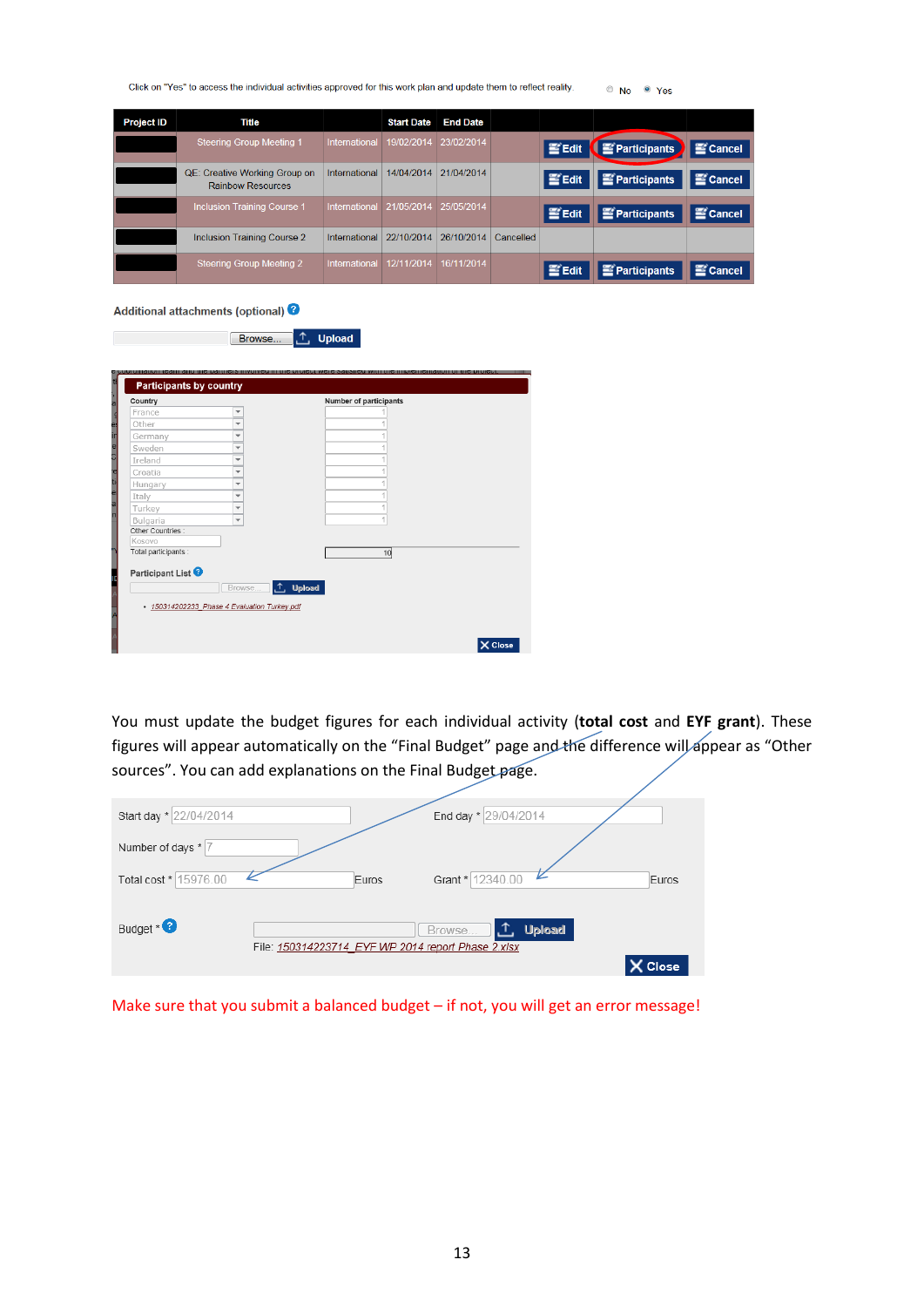#### **Final Budget page**

Provisional Budgets: These figures are from the grant application and cannot be modified. The Real Expenditure figures are the ones indicated in each activity sheet as Total cost (see above).

|                                                 | <b>EXPENDITURE</b>          |                 |                         |                 |  |
|-------------------------------------------------|-----------------------------|-----------------|-------------------------|-----------------|--|
| <b>Provisional Budgets</b>                      |                             |                 | <b>Réal Expenditure</b> |                 |  |
|                                                 | <b>Amount</b><br>$\sqrt{2}$ | <b>Comments</b> | Amount/ $(\epsilon)$    | <b>Comments</b> |  |
| Reloading Europe - getting ready for action     | 10130.00                    |                 | 8130.00                 |                 |  |
| Speak-up Europe - how to convey the<br>message? | 16840.00                    |                 | 16840.00                |                 |  |
| Tolerant Europe - defining the obstacles        | 22890.00                    |                 | 13890.00                |                 |  |
| Local Europe - spread the message               | 12050.00                    |                 | 9050.00                 |                 |  |
| United Europe - democracy at all levels         | 26830.00                    |                 | 18830.00                |                 |  |
| Total expenditure $(6)$                         | 88740                       |                 | 66740                   |                 |  |
|                                                 |                             |                 |                         |                 |  |

| <b>INCOME</b>                                   |                                        |                             |                            |                 |
|-------------------------------------------------|----------------------------------------|-----------------------------|----------------------------|-----------------|
|                                                 | <b>Grant requested</b><br>$(\epsilon)$ | <b>Other Sources</b><br>(€) | <b>Total income</b><br>(€) | <b>Comments</b> |
| Reloading Europe - getting ready for action     | 6400.00                                | 1730.00                     | 8130                       |                 |
| Speak-up Europe - how to convey the<br>message? | 9200.00                                | 7640.00                     | 16840                      |                 |
| Tolerant Europe - defining the obstacles        | 9000.00                                | 4890.00                     | 13890                      |                 |
| Local Europe - spread the message               | 5400.00                                | 3650.00                     | 9050                       |                 |
| United Europe - democracy at all levels         | 12500.00                               | 6330.00                     | 18830                      |                 |
| Total income (€)                                | 42500                                  | 24240                       | 66740                      |                 |
| <b>Awarded grant</b>                            | 46000.00                               |                             |                            |                 |

The Other Sources column is the difference between the total cost and the EYF grant. As explained for the Interim Report, the EYF grant cannot exceed the real cost and therefore has to be reduced if necessary. Please do not put minus figures in the Other Sources column, but adjust the total cost and the EYF grant accordingly.

In the above example, the EYF grant awarded was €46 000, but the final budget indicates that the actual EYF grant needed was €42 500. The figure "Awarded grant" has to be changed manually so that the Awarded grant and other sources add up to the total expenditure/income.

| <b>INCOME</b>                                   |                               |                             |                            |  |
|-------------------------------------------------|-------------------------------|-----------------------------|----------------------------|--|
|                                                 | <b>Grant requested</b><br>(€) | <b>Other Sources</b><br>(€) | <b>Total income</b><br>(€) |  |
| Reloading Europe - getting ready for action     | 6400.00                       | 1730.00                     | 8130                       |  |
| Speak-up Europe - how to convey the<br>message? | 9200.00                       | 7640.00                     | 16840                      |  |
| Tolerant Europe - defining the obstacles        | 9000.00                       | 4890.00                     | 13890                      |  |
| Local Europe - spread the message               | 5400.00                       | 3650.00                     | 9050                       |  |
| United Europe - democracy at all levels         | 12500.00                      | 6330.00                     | 18830                      |  |
| Total income $(\epsilon)$                       | 42500                         | 24240                       | 66740                      |  |
| <b>Awarded grant</b>                            | 42500.00                      |                             |                            |  |

Awarded grant €42 500 + Other sources €24 240 = €66 740 The figures are now in balance and the report can be submitted.

Note: You should find co-funding for the international activities. The EYF will not be able to cover more than two-thirds of the total cost of the international activities calculated together (i.e. the twothirds rule will not apply to each separate international activity).